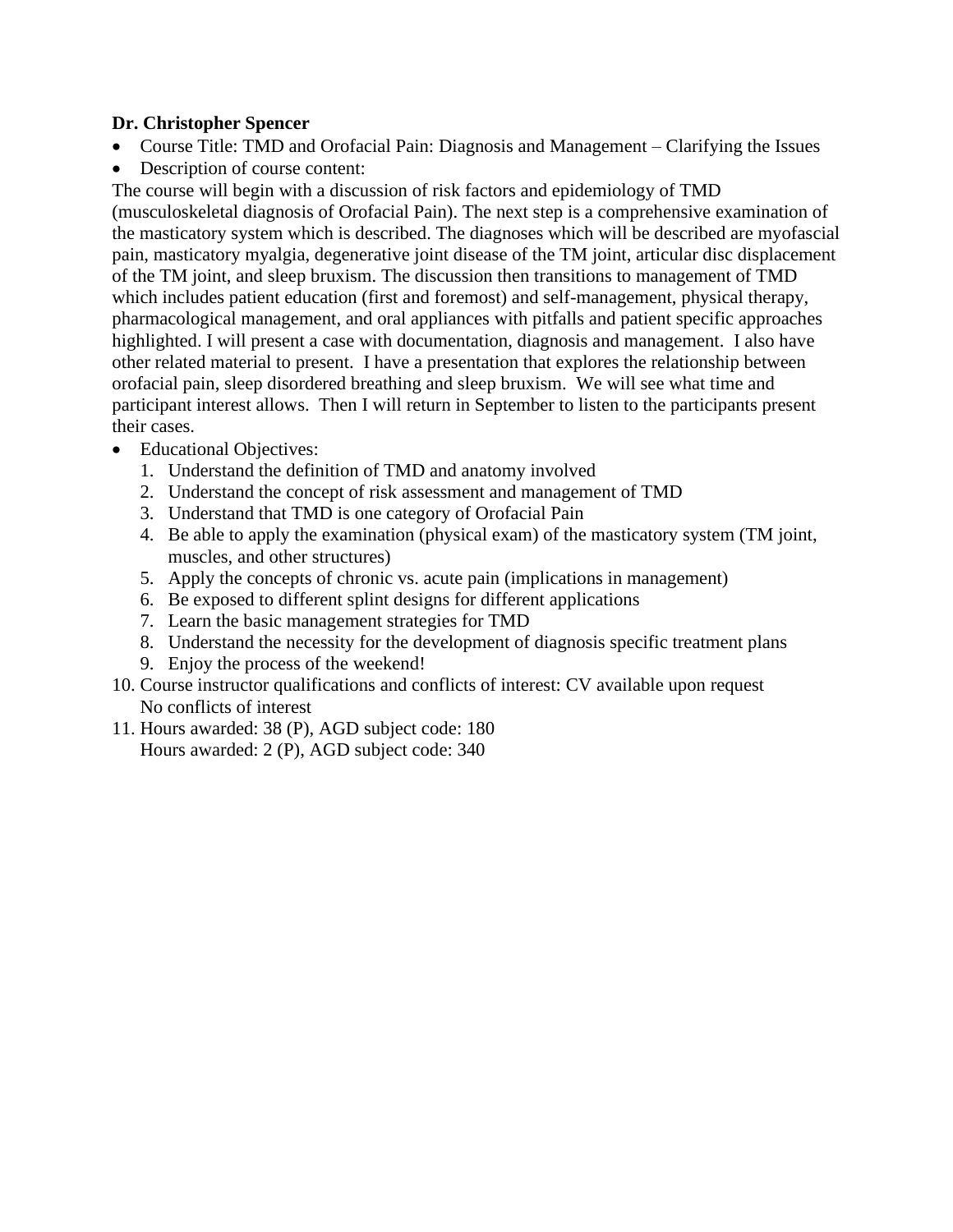## **Dr. Timothy Hempton**

• Course title: Periodontology: Current Concepts and Clinical Practice

A description of course content: The program will provide an evidence-based overview of current concepts and surgical and nonsurgical clinical procedures utilized for the retention of the natural dentition. The surgical topics will include a description of procedures for functional crown lengthening, aesthetic crown lengthening, resective pocket reduction, periodontal regenerative treatment, mucogingival therapy and techniques for exposure of ectopic teeth to facilitate orthodontic therapy.

The nonsurgical topics presented in this program will be reviewed in the context of periodontal disease as an infective process. Non-surgical topics will include an overview of the microbiology of periodontal disease, the classification system for diagnosis, mechanical non-surgical management of periodontal disease, and prudent utilization of adjunctive local and systemic antibiotic therapy.

A discussion regarding alveolar ridge preservation will also be included when the natural dentition is refractory to conventional periodontal therapy. Moreover, in contemporary dentistry, many patients are presenting with dentitions that include implants presenting with Peri-implant disease. The etiology and nonsurgical management of peri-implant mucositis and peri-implantitis will be reviewed.

Regarding documentation, the course will provide a session on clinical photography as well as a description on how to make clinical case presentations in March 2023 for the following topics.

- Nonsurgical management of periodontitis
- A gingival graft/augmentation procedure
- Posterior crown lengthening
- Aesthetic crown lengthening
- A regenerative case
- The educational objectives:
	- 1. Functional crown lengthening. The participant will learn: indications, contraindications, flap design, osseous management, suturing and postoperative management
	- 2. Aesthetic crown lengthening. The participant will learn: indications, contraindications, flap design, osseous management, suturing and postoperative management.
	- 3. Pocket reduction via resective therapy. The participant will learn: indications, contraindications, flap design, diagnosis of osseous defects, osseous resection, suturing and postoperative management.
	- 4. Periodontal regenerative treatment. The participant will learn: diagnosis through clinical findings and radiographic interpretation, flap design, methods of effective root debridement, regenerative materials i.e. bone grafts, barrier membranes, growth factors, suturing materials and techniques and postoperative management.
	- 5. Mucogingival therapy. The participant will learn: the etiology of mucogingival defects, procedures and predictability for increasing the zone of attached tissue, techniques and predictability for root coverage, and postoperative management.
	- 6. Periodontal procedures to facilitate orthodontic therapy. The participant will learn: how to identify the position of an impacted tooth via radiographic findings, flap design to facilitate location and placement of a bracket on an ectopic tooth, suturing, and postoperative management.
	- 7. Non-surgical management of periodontal disease. The participant will learn: the benefits of ultrasonic instrumentation, the microbiology of periodontal disease and its relationship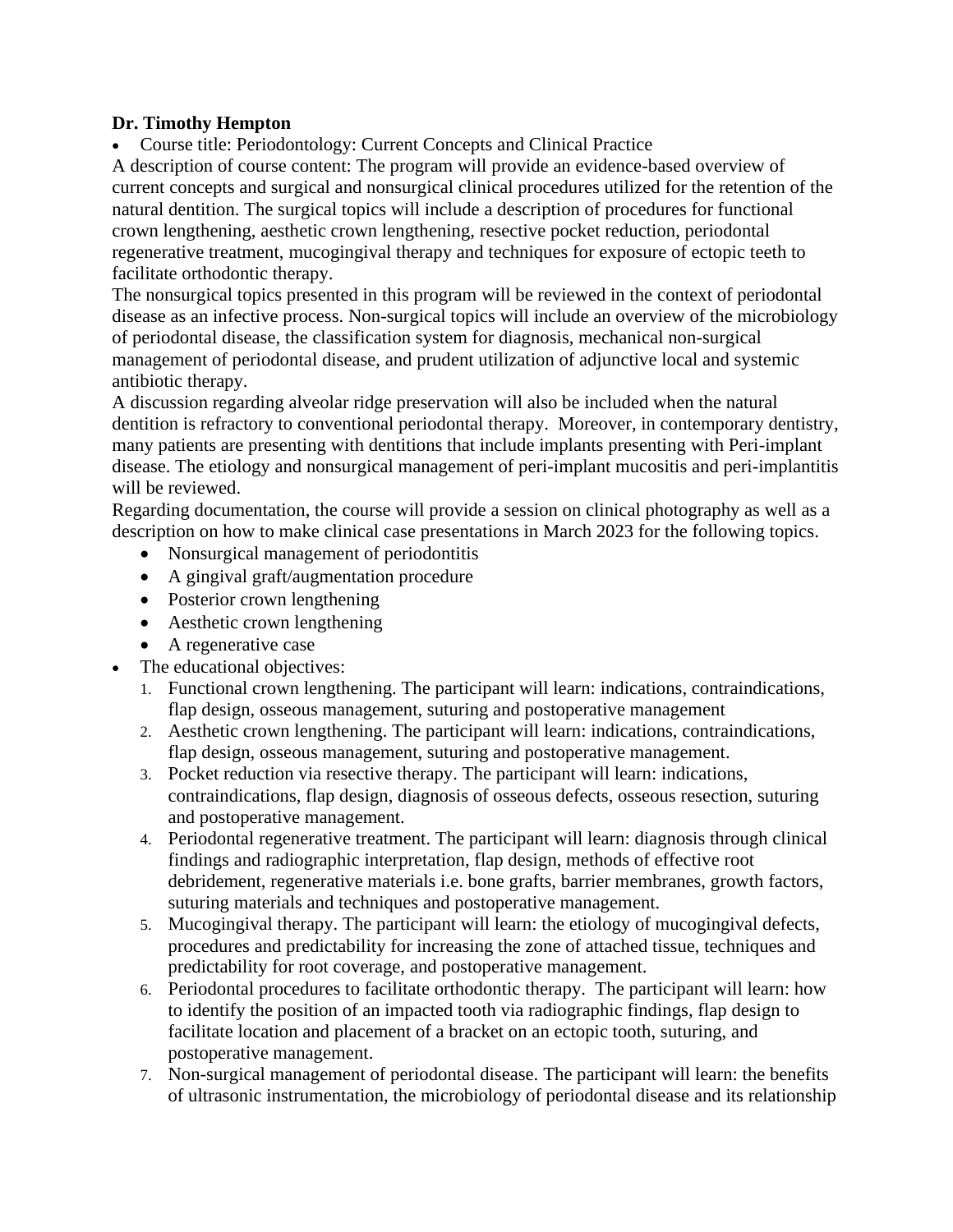to antibiotic usage, prudent utilization of antibiotic therapy, and evidence-based outcomes in clinical attachment gain with an adjunctive local and systemic antibiotic therapy.

- 8. Nonsurgical management Peri-implantitis. The participant will learn: etiologies for Periimplant disease, instrumentation for implant debridement, soft tissue management, and long-term maintenance.
- 9. Clinical Photography and case documentation, the participant will learn: the basic aspects of dental clinical photography, how to make clinical case presentation, and selection of cameras, mirrors and retractors.
- Course instructor qualifications and conflicts of interest: Diplomate, American Board of Periodontology 1997, Proprietor Private Practice Limited to Periodontics and Implantology, Adjunct Associate Clinical Professor at Tufts University Department of Periodontology, CV available upon request

No conflicts of interest

• Hours awarded: 30 (P), AGD subject code: 490

## **Dr. Judy McIntyre**

- Course title: Dental Radiology: 2D and 3D Consideration in Endodontics
- A description of course content: An essential component of the diagnostic puzzle in endodontics is radiology. 2D radiographs have been helpful to aid in diagnosis and planning. However, teeth, like the human body, are 3 dimensional and limitations with 2D radiology exist. Ultimately, the use of 3D imaging/CBCT in endodontics is about avoiding surprises, assessing prognosis, and having the information to treatment plan most effectively. Studies have shown that endodontists change their treatment plan approximately 60% of the time when using 3D imaging vs. 2D imaging.

Some examples of CBCT's use in endodontics are identifying significant splits/branches on canals that don't show on 2D; assessing the number, shape, and location of canals (commonly lower anteriors, premolars, and molars); locating and planning access to calcified/missed canals, angled/rotated teeth, crowned teeth or difficult anatomy; and more accurately measuring for location to a canal (depth, distance from other canals or structures, etc). Additionally, CBCT can help to minimize incomplete endos (CDT D3332) - entering and finding a crack/perforation. 3D imaging also provides another diagnostic modality for more challenging patients (gaggers, special needs, etc) and is a vehicle that can provide better patient communication - reviewing the scan with the asymptomatic patient.

- The educational objectives:
	- 1. Understand how CBCT is a useful adjunct in addition to 2D radiology
	- 2. Understand how to convey the importance of CBCT to patients

3. Understand how to review and analyze limited field of view 3D scans for endodontic applications

- 4. Understand how CBCT can help in the assessment of endodontic case complexity.
- Course instructor qualifications and any potential conflicts of interest: Private Practice Limited to Endodontics, Certificate 2006, CV available upon request KaVo/Kerr - Key Opinion Educator
- Hours awarded: 30 (P), AGD subject code: 070 Hours awarded: 10 (P), AGD subject code: 010